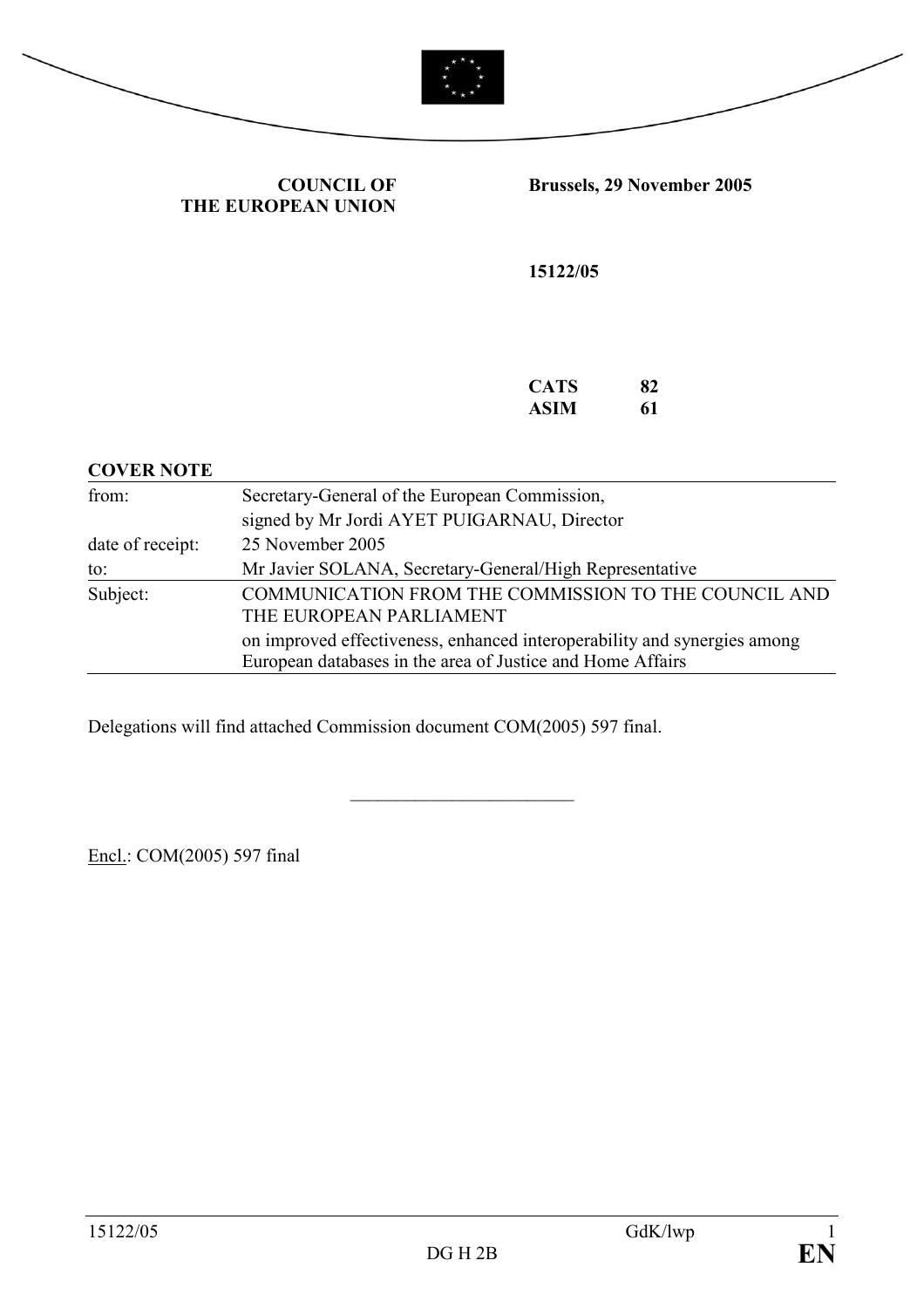COMMISSION OF THE EUROPEAN COMMUNITIES



Brussels, 24.11.2005 COM(2005) 597 final

# COMMUNICATION FROM THE COMMISSION TO THE COUNCIL AND THE EUROPEAN PARLIAMENT

on improved effectiveness, enhanced interoperability and synergies among European databases in the area of Justice and Home Affairs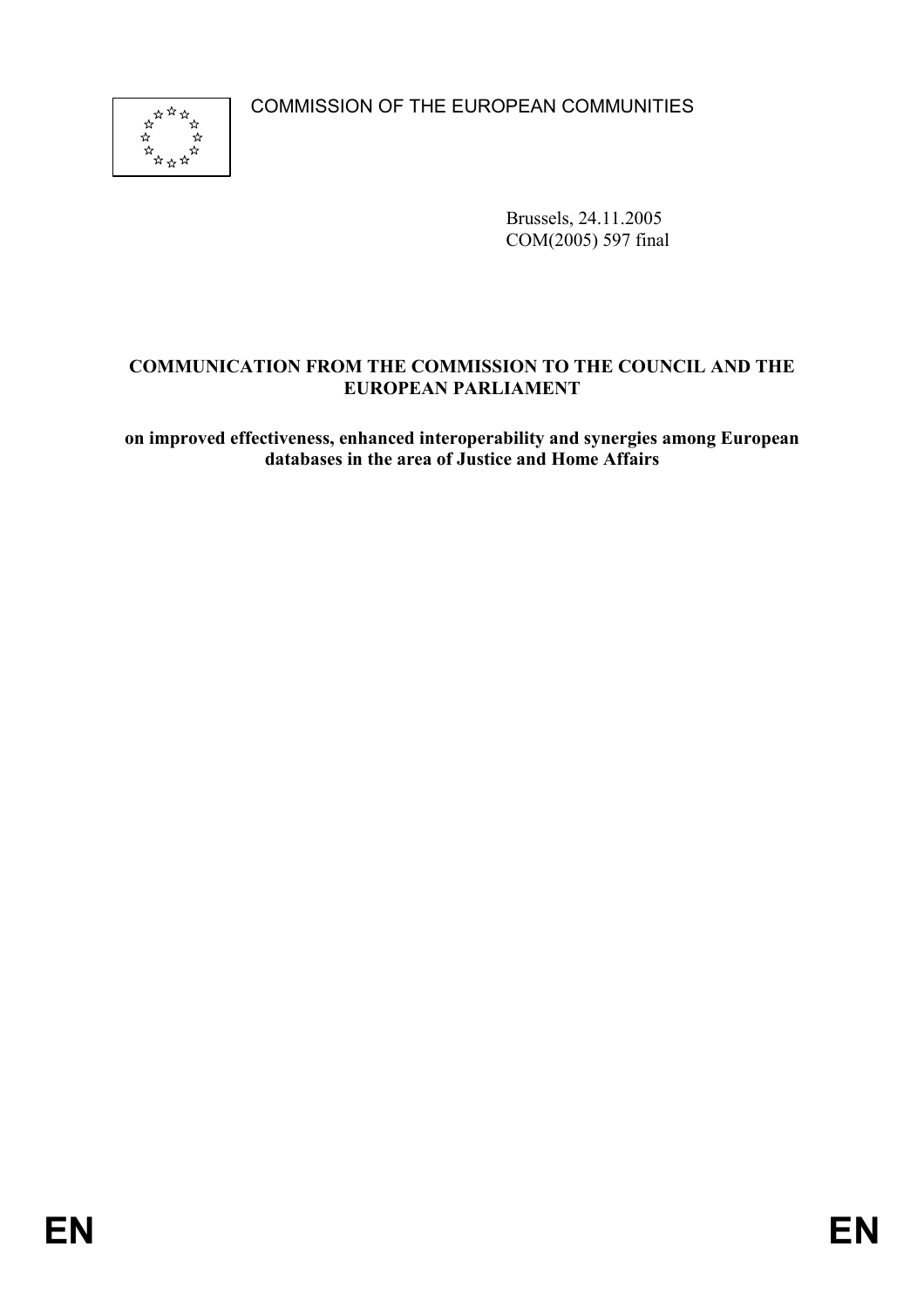## COMMUNICATION FROM THE COMMISSION TO THE COUNCIL AND THE EUROPEAN PARLIAMENT

#### on improved effectiveness, enhanced interoperability and synergies among European databases in the area of Justice and Home Affairs

#### 1. CONTEXT

On several occasions, and in the context of combating terrorism and improving internal security, both the European Council and the Council of the European Union have called upon the Commission to submit proposals for improved effectiveness, enhanced interoperability and synergy among European databases (Declaration of 25 March 2004 on combating terrorism<sup>1</sup>, the Hague Programme<sup>2</sup>, Council Declaration of 13 July 2005 following the London bombings).

The European Council and the Council have also repeatedly underlined the importance of using biometrics in databases and travel documents to enhance the level of security of the European Union.

#### 2. DEFINITIONS AND PURPOSE OF THIS COMMUNICATION

#### 2.1. Purpose of this Communication

The context in which the request to draft this Communication was made – combating terrorism and crime –indicates that its purpose goes further than substantially improving technical interoperability and synergy of information technology (IT) systems in the area of Justice and Home Affairs.

#### The purpose of this Communication is to highlight how, beyond their present purposes, these systems can more effectively support the policies linked to the free movement of persons and serve the objective of combating terrorism and serious crime.

A delicate balance between the pursuit of these objectives and the protection of fundamental rights (notably the protection of personal data), as embodied in the European Convention of Human Rights and in the Charter of Fundamental Rights of the European Union, must be found. It must also be borne in mind that IT systems can serve to protect and amplify the fundamental rights of the individual.

This Communication should trigger in-depth debate on the long-term shape and architecture of IT systems. In identifying possible scenarios, including those that may be far-reaching in ambition and impact, this Communication does not prejudge the results of an in-depth debate by passing judgment on if, when and under which

<sup>1</sup> Council of the European Union 7906/04 Declaration on combating terrorism 29 March 2004 2

The Hague Programme: strengthening freedom, security and justice in the European Union, 10 May 2005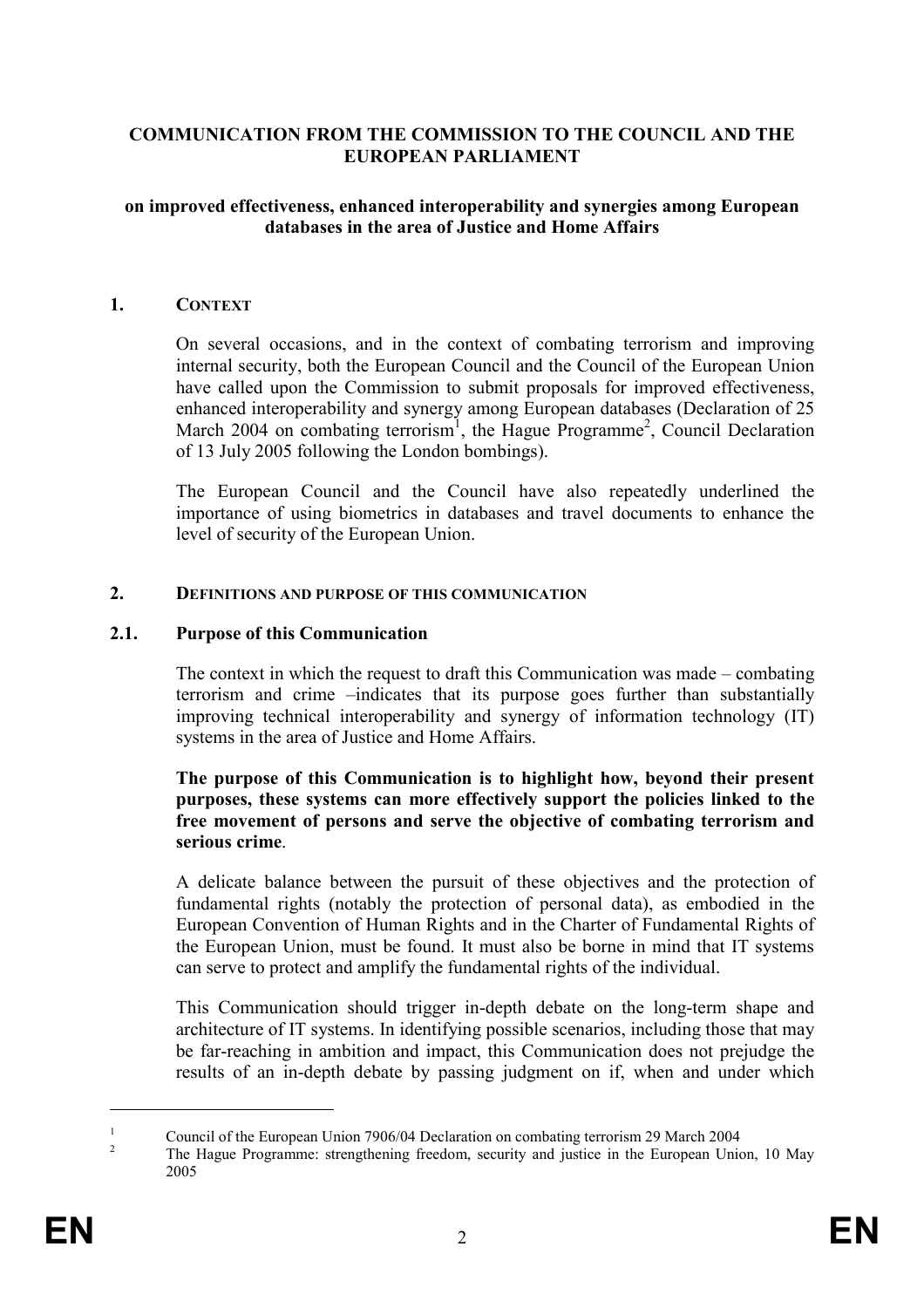conditions these scenarios should be implemented. Also, given its political and strategic approach, it does not address or assess, in detail, the legal<sup>3</sup>, technical, organisational or societal impact of possible solutions. Prior to any legislative action, in-depth impact assessments will need to be carried out, especially with regard to proportionality. Such assessments should also address the impact on other existing or planned means of cooperation between authorities responsible for internal security (e.g. via Europol).

This Communication begins with a short description of the current situation of existing and future pan-European IT systems and the gaps identified in the pursuit of their current objectives. Next, scenarios for using these systems in a more efficient manner and for creating possible future systems will be presented. Finally, consideration as to whether the technical and operational possibilities are proportionate and compatible with the need to protect the rights of the individual is explored.

This Communication does not propose measures for further interoperability and synergy at national level. Although measures adopted at European level are likely to have an effect on national systems, it is up to each Member State to analyse how national systems could better interact.

# 2.2. Concepts

Before going into further detail, the following concepts should be clarified.

"Interoperability" is the "ability of IT systems and of the business processes they support to exchange data and to enable the sharing of information and knowledge" $\frac{3}{4}$ . "Interoperability" is a technical rather than a legal or political concept. This is disconnected from the question of whether the data exchange is legally or politically possible or required<sup>5</sup>.

"Connectivity" is a generic term for connecting devices in order to transfer data.

"Synergy" encompasses technical, economical and organisational elements. Technically, "synergy" means a mutually advantageous conjunction of several elements. Economically, it means an increase in the value of assets or an economy of scale. Organisationally, "synergy" means combining previously distinct resources or streamlining the existing organisation so as to increase efficiency.

The "principle of availability" means that authorities responsible for internal security in one Member State or Europol officials who need information to perform their duties should obtain it from another Member State if it is accessible there.

<sup>3</sup> Including the scope of participation of countries that do not (fully) participate in the "Schengen acquis". 4 European Interoperability Framework for Pan-European eGovernment Services, Office of Official Publications of the European Communities, 2004, point 1.1.2.

<sup>5</sup> The details of how organisations agree to technically interact with each other when exchanging data is usually laid down in an interoperability framework that can be defined as a set of standards and guidelines, see European Interoperability Framework for Pan-European eGovernment Services, Office of Official Publications of the European Communities, 2004, point 1.1.2.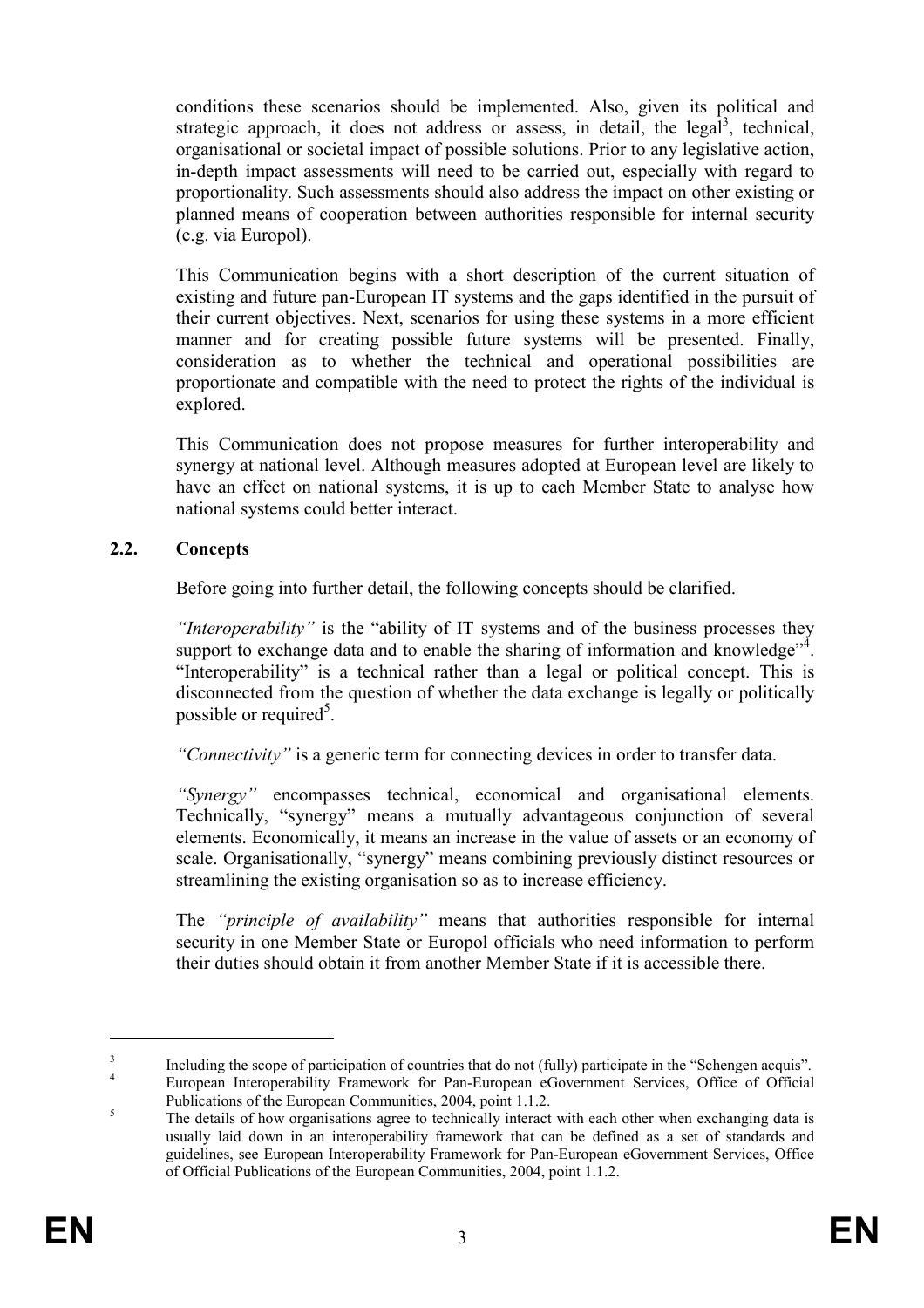#### 3. STATUS AND PURPOSE OF EXISTING AND FUTURE IT SYSTEMS

This Communication focuses on SIS II, VIS and EURODAC as the systems that have been particularly highlighted by the European Council and by the Council in their mandate. Each system pursues a specific objective; the personal data they process are not necessarily the same as they are limited to those that are relevant for the objective of a specific system. Equally, the authorities empowered to access personal data are not always the same.

## 3.1. SIS II

The second generation Schengen Information System (SIS II) will make border crossing easier in the enlarged European Union without compromising security. It allows authorities in the Member States to cooperate, by exchanging information, in order to establish an area without internal border controls. The information obtained will be used for controls of persons at external borders or on national territory and for the issuance of visas and residence permits, as well as for police and judicial cooperation in criminal matters<sup>6</sup>.

## 3.2. VIS

The Visa Information System (VIS), will benefit bona fide travellers by improving visa issuing procedures. It will improve administration of the common visa policy and consular cooperation in order to: prevent threats to internal security and 'visa shopping'; facilitate the fight against fraud; assist in the identification and return of illegal immigrants; and facilitate application of the Dublin II Regulation<sup>7</sup>.

On 7 March 2005, the Council concluded that authorities responsible for internal security should be given access to VIS. The Commission will table a proposal allowing both Europol and the authorities responsible for internal security to access the VIS for clearly defined purposes.

# 3.3. EURODAC

The purpose of EURODAC is to assist in determining which Member State is responsible pursuant to the Dublin II Regulation and to facilitate its application. EURODAC is essential in ensuring the efficiency of the European Asylum System.

### 4. IDENTIFIED SHORTCOMINGS

Although SIS II, VIS and EURODAC are the focus of this Communication, other issues related to combating terrorism and crime are also discussed.

<sup>6</sup> The conditions governing the processing of personal data will be defined in the legal instruments regulating SIS II.

<sup>7</sup> Council Regulation (EC) 343/2003 of 18 February 2003 establishing the criteria and mechanisms for determining the Member State responsible for examining an asylum application lodged in one of the Member States by a third-country national, 0.J. L50 of 25.2.2003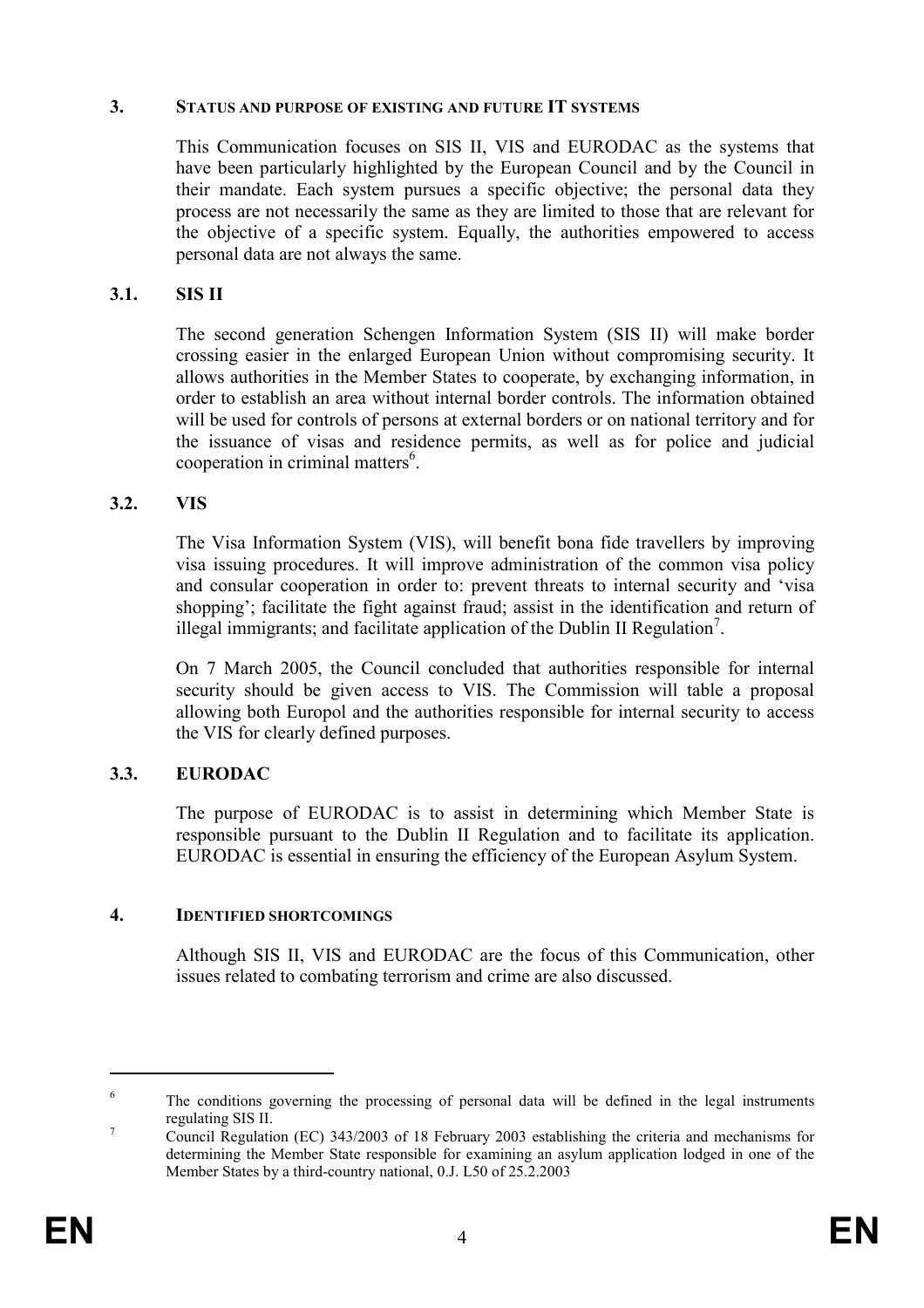# 4.1. Under-exploitation of existing systems

Currently, all the existing systems are not fully exploited. This relates, e.g. to some categories of alerts in the SIS, such as alerts issued for discreet surveillance or specific checks used in a limited and heterogeneous way. Increased and more consistent use of these alerts could enhance the fight against terrorism. Finally, besides the data processed in common systems, many Member States maintain separate lists for the same purpose, for example for refusal of entry, resulting in duplication of effort for many Member States.

The EURODAC Regulation is also under-exploited. Although the EURODAC Regulation obliges Member States to take fingerprints of all persons aged over 14 who cross their borders irregularly and cannot be turned back, the quantity of such data sent to EURODAC is a surprisingly low fraction of the total migratory flow.

# 4.2. Limitations to alphanumeric searches

An alphanumeric search cannot be successful unless the information is fairly accurate. As regards persons, the probability of not obtaining correct results increases with the size of the database. The more names there are in the database, the harder it is to find a person and the more likely it is to identify a person wrongly. Erroneous information (e.g. a name or birth date from a forged document, or different transliterations of the same name) gives false results. In addition, an alphanumerical search with data that are not unique will become less accurate the more data are stored in the database, resulting in long "hit" lists, which must then be verified through a labour-intensive process that is sometimes impossible to perform in a border-control environment.

# 4.3. No benefits for frequent bona fide travellers

Of all those applying for a Schengen visa, 20% are estimated to be regular travellers, i.e. applying for repeat visas. For these travellers, there is little scope for speeding up visa processing times. If travel documents are lost or stolen, bona fide travellers must complete a complicated process to acquire new travel documents.

# 4.4. Identification of illegal immigrants is difficult

Many apprehended illegal immigrants have no identification documents with them or use counterfeit or falsified documentation. In such cases, the identification process is time-consuming and expensive. If travel documents have been destroyed, authorities currently do not have a system to check identity.

# 4.5. Inefficiencies in the application of the Dublin II Regulation

This Regulation defines the criteria for determining the State responsible for examining asylum applications. A basic criterion is whether a Member State has issued or extended a visa to the asylum seeker. At present, Member States do not have efficient means to check whether an asylum applicant has had a visa issued by another Member State, verify the identity of the person, and determine the validity of the visa.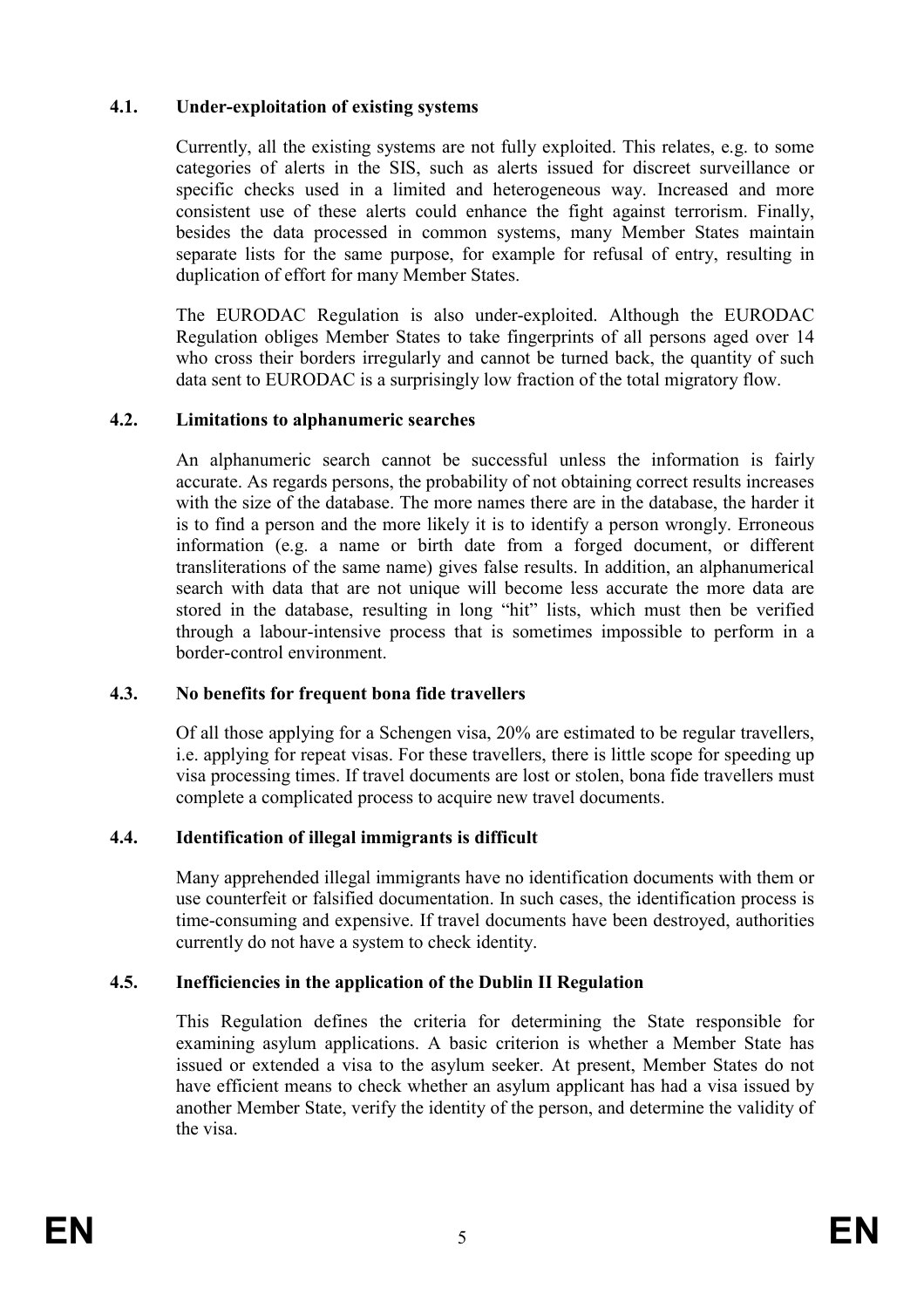### 4.6. No possibility to use asylum, immigration and visa data for internal security purposes

In relation to the objective of combating terrorism and crime, the Council now identifies the absence of access by internal security authorities to VIS data as a shortcoming. The same could also be said for all SIS II immigration and EURODAC data. This is now considered by the law enforcement community to be a serious gap in the identification of suspected perpetrators of a serious crime.

### 4.7. Not all categories of third-country nationals are checked

VIS currently only deals with third country nationals, under visa obligation. The control of the identity or the legality of the entry of other categories of third-country nationals who frequently cross borders, e.g. holders of a long-stay visa or a resident permit, or third-country nationals not subject to a visa requirement could also be more efficient. This has been identified as a shortcoming by the internal security and intelligence communities.

## 4.8. Incomplete monitoring of entry and exit of third country nationals

Although the VIS will allow the checking of visa application history and whether the person presenting the visa at the border is the one to whom it has been issued, VIS does not track entries of third-country national visa holders; nor does it track whether third-country nationals leave before the end of their right to stay expires. In other words, neither VIS (nor SIS II, for that matter), can identify persons illegally remaining in the EU.

### 4.9. Lack of biometric identification tools

A basic requirement for authorities responsible for combating crime and terrorism is to identify persons for whom only biometric information is available, e.g. a photo, a fingerprint or a DNA code. Automated Fingerprint Identification System (AFIS) and DNA databases allow such identification. As such databases now exist in most Member States, the Commission services are currently working on a proposal to interlink national DNA databases. The Commission also intends to present a legal instrument as regards fingerprints next year. As currently developed, SIS II will only allow for the introduction of an alert if at least basic alphanumeric information can be entered in the system. The fact that the Treaty of Prüm, signed by seven Member States on 27 May 2005, will introduce an exchange of fingerprint and DNA data on a bilateral basis, pending the adoption of such an instrument at the European level, highlights this gap.

# 4.10. No registration of EU citizens at European level

The identification of EU citizens on the basis of travel and identity documents will soon be improved by the introduction of biometric identifiers. However, although most Member States will have a central repository of issued documents and biometric identifiers linked to a certain identity, a query of that central repository only allows a check as to whether in that same Member State a document has been previously issued to the same person under another name. In addition, it is currently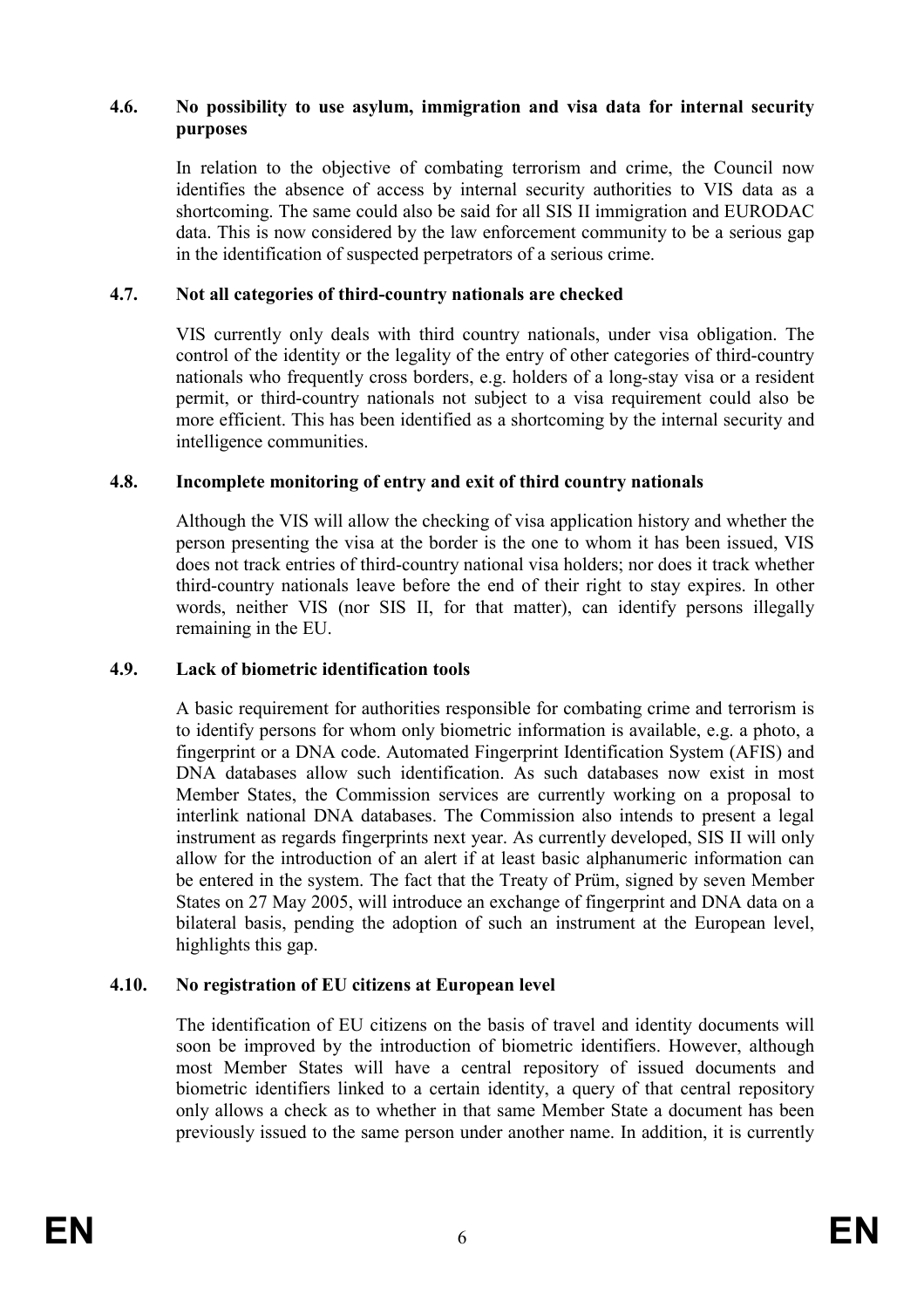not possible to launch a query on a person who is, say, wanted for a terrorist crime on the basis of whether this person has ever been issued with a travel or ID document.

This has also been identified as a gap in the fight against identity theft which causes increasing concern among authorities responsible for internal security and substantially damages the European economy.

## 4.11. Identification of disaster victims and unidentified bodies

There is no comprehensive database which would allow for the identification of disaster victims and unidentified bodies. The possibility to make use of an Interpol database for this purpose has been discussed in the Council. However, such a database will not be able to cover all cases.

## 5. FURTHER POSSIBLE DEVELOPMENTS

## 5.1. Better use of existing systems

A more efficient use of current systems can first and foremost be achieved by enhanced use of the possibilities that exist: better quality control of data in-put, more coherence as regards input of data categories and improved user-friendliness. In this respect, wider and more direct consultation of Member States and exchange of best practices would be useful. Although this consultation should be achieved primarily in existing working groups and committees, regular user conferences could help. This additional consultation could identify where there is need for improvement and results could then be fed into the legislative process and/or daily practice.

In addition, more consistent introduction and use of certain data (for example SIS II alerts on persons who are likely to commit serious criminal offences and EURODAC data on irregular border-crossers, etc.) should be made by Member States.

# 5.2. Further development of existing systems and planned systems

### 5.2.1. Biometric searches in SIS II

Identifying persons in databases with millions of entries has been solved in EURODAC and will be addressed in the VIS by using biometric searches, allowing unprecedented accuracy. The proposals for the SIS II legal instruments allow the processing of biometric information (photographs and fingerprints). However, as the SIS II is being developed today, biometrics will only be used to confirm the identification of the wanted person (wanted persons meaning "persons for whom an alert has been issued", including persons who should be refused entry) based on an alphanumerical search.

When available, biometric searches would allow more accurate identification of wanted persons. However, SIS II would only store biometric information that could be legally linked to an alert in SIS II.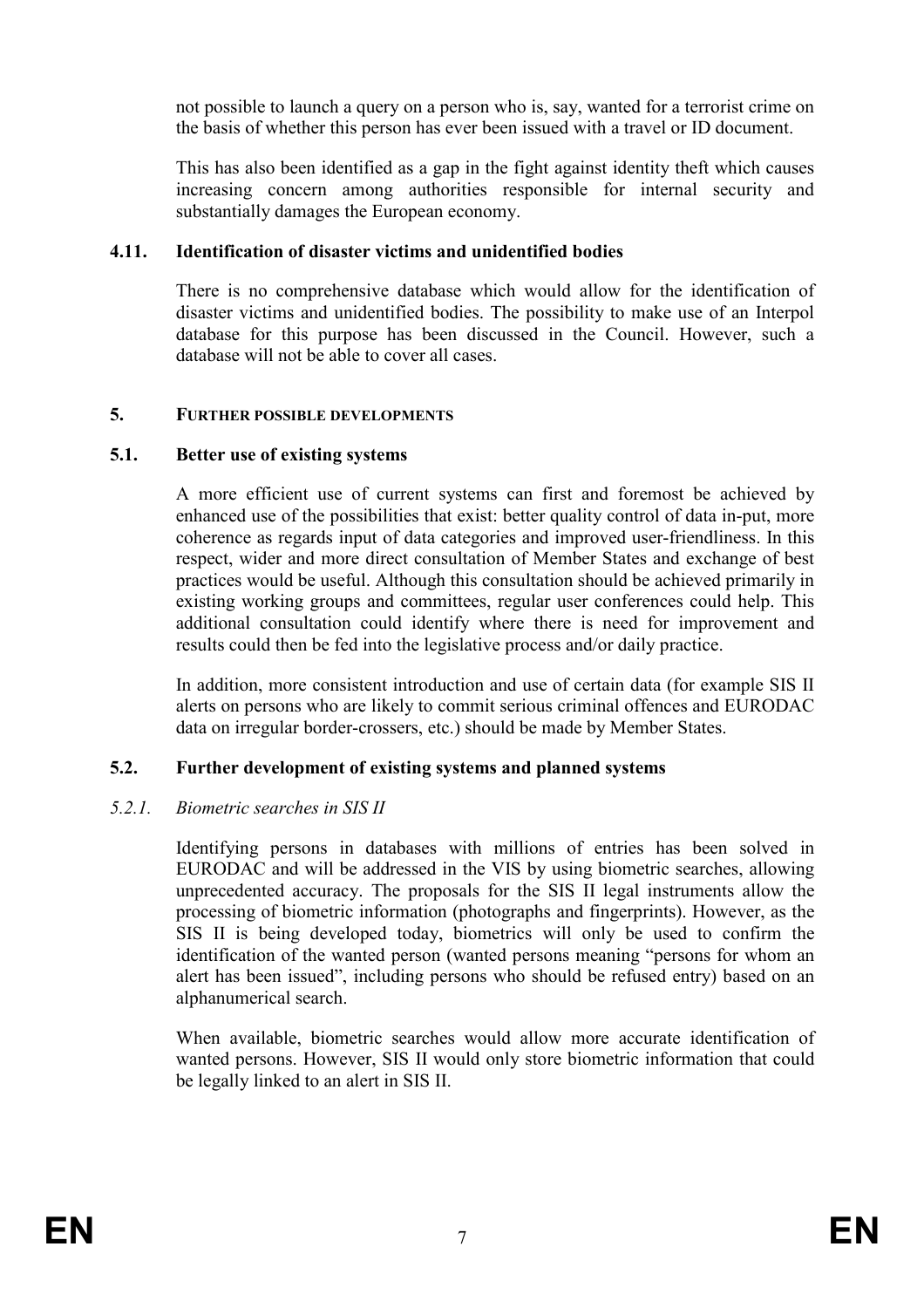### 5.2.2. More comprehensive access to VIS and SIS II by asylum and immigration authorities

Legislative proposals foresee access to VIS and SIS II by asylum authorities. On the one hand, VIS and SIS II will contain data which may indicate that one of the criteria for determining the Member State responsible is fulfilled: the issuance of a visa or an illegal stay in a Member State. On the other hand, VIS and SIS II may contain data that completes the assessment of an asylum application: visa data can help to assess the credibility of an asylum claim and SIS II data can indicate if the asylum seeker constitutes a threat to public order or national security. A check in EURODAC, SIS II and VIS would allow asylum authorities to check the data simultaneously in the three systems.

Access to VIS and certain biometric SIS II data would have a significant impact on the fight against illegal migration. Undocumented illegal migrants would be easily identified. This would help in checking whether persons entered lawfully and also in documenting persons for removal.

## 5.2.3. Access by authorities responsible for internal security

As regards the VIS, a draft legal instrument extending the access of authorities responsible for internal security for the purposes of the prevention, detection and investigation of terrorist offences is being presented by the Commission.

As regards SIS II data related to refusal of entry, an extension of access for purposes linked to the prevention, detection or investigation of a crime should be envisaged for authorities responsible for internal security. This should be articulated in the framework of other existing possibilities to process data related to persons who represent a threat to security. Specific issues such as reciprocity with Member States that do not fully participate in the policies linked to the free movement of persons would also have to be addressed.

As regards EURODAC, the only information available to identify a person may be the biometric information contained in EURODAC if the person suspected to have committed a crime or an act of terrorism has been registered as an asylum seeker but is not in any other database or is only registered with alphanumerical, but incorrect data (for example if that person has given a wrong identity or used forged documents). Authorities responsible for internal security could thus have access to EURODAC in well-defined cases, when there is a substantiated suspicion that the perpetrator of a serious crime has applied for asylum. This access should not be direct but through the authorities responsible for EURODAC.

Access to these systems could also contribute to the identification of disaster victims and unidentified bodies.

# 5.3. Long-term scenarios and further developments

5.3.1. Creation of a European criminal Automated Fingerprints Identification System (AFIS)

Beyond the proposal already mentioned on the comparison of DNA profiles, a European AFIS could be created, combining all fingerprint data currently only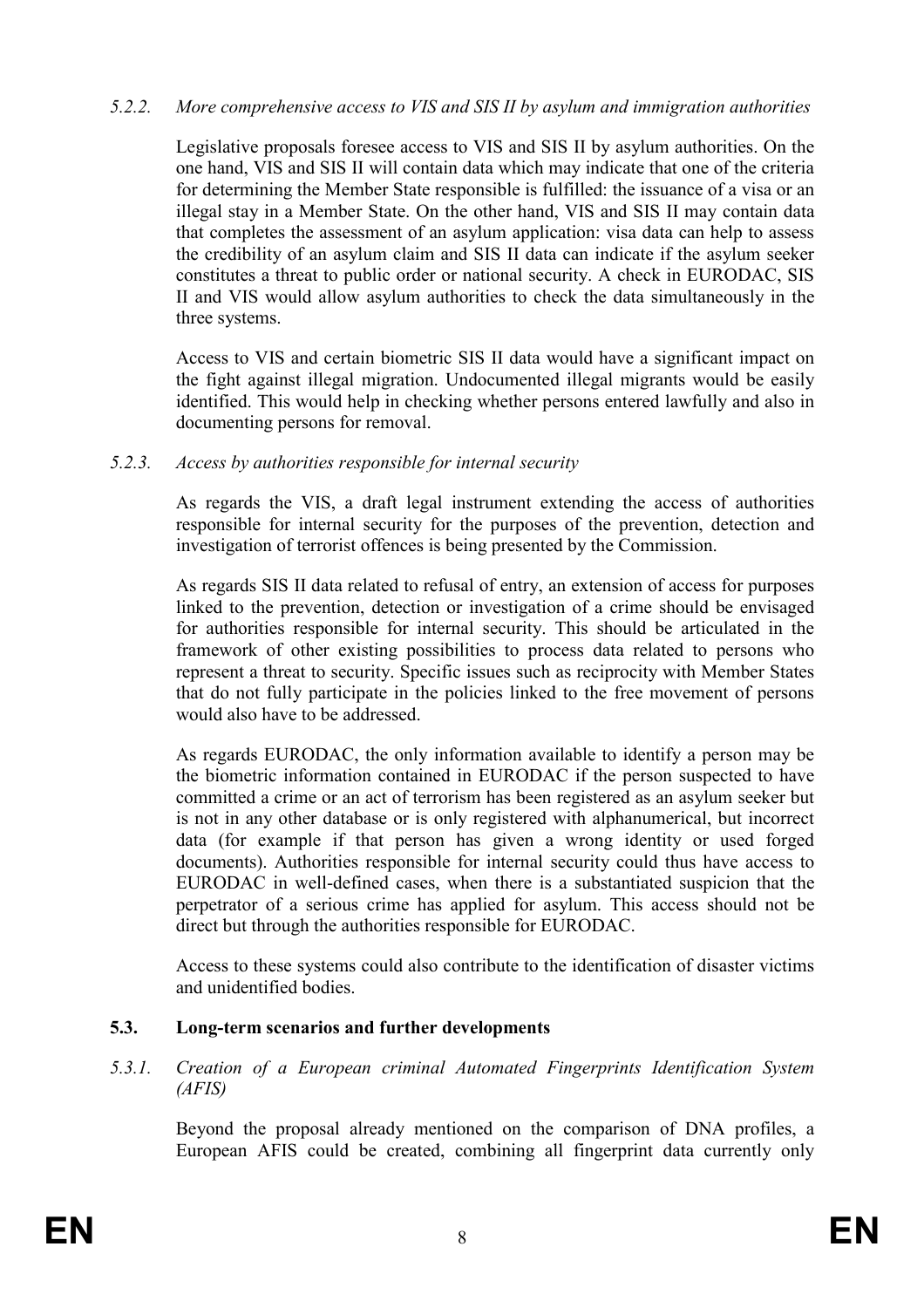available in national criminal AFIS systems. This AFIS could be either a centralised European AFIS or a de-centralised solution (linking existing AFISes). It would be used for police investigation purposes and would go beyond the hit/no-hit biometric search described above for SIS II.

It would again contribute to the identification of disaster victims and unidentified **bodies** 

## 5.3.2. Creation of an entry-exit system and introduction of a border-crossing facilitation scheme for frequent border crossers

The main purposes of an entry-exit system are to ensure that people arriving and departing are examined and to gather information on their immigration and residence status. When entering and leaving the European Union, third-country nationals would register, using biometric identifiers. However, the extension of such an entryexit system to EU citizens could not be envisaged as this would be incompatible with the principle of free movement.

The question may arise as to whether such a solution is feasible, given the high volume of daily travellers crossing the borders of the European Union. In order to reduce the checks, a programme could be introduced for known bona fide travellers (i.e. commuters) to facilitate and automate the border-crossing process. A similar programme is running between the United States, Canada and Mexico, where bona fide travellers, after a particularly careful background check, are issued a "trusted traveller card" allowing border–crossings in an almost fully-automated fashion. Exit registration could be via a self-registration procedure; the incentive to do so being that if no exit has been registered, future entry would not be granted or would be granted only after undergoing a specific procedure.

Although an entry-exit system would enable much more efficient and effective border controls, it would be a huge organisational step and might therefore be risky and costly to implement. However, the situation could be reassessed when the VIS is operational.

In any case, impact assessments or similar measures will have to be carried out in order to assess the proportionality of this and other scenarios presented.

### 5.3.3. European register(s) for travel documents and identity cards

Most Member States will create their own databases of issued travel documents and identity cards, including biometric identifiers enrolled at application. The effectiveness of these databases could be significantly enhanced if a register of indexes is established at European level. Alternatively, national databases could be interlinked. Whatever the adopted solution, these registers could contain only a very limited set of data (document number and biometrics) but would allow a check on the authenticity of every travel or ID document issued in a Member State and to determine, using biometric information, the identity of any person to whom a travel or ID document was issued.

This approach could also contribute to the identification of disaster victims and unidentified bodies.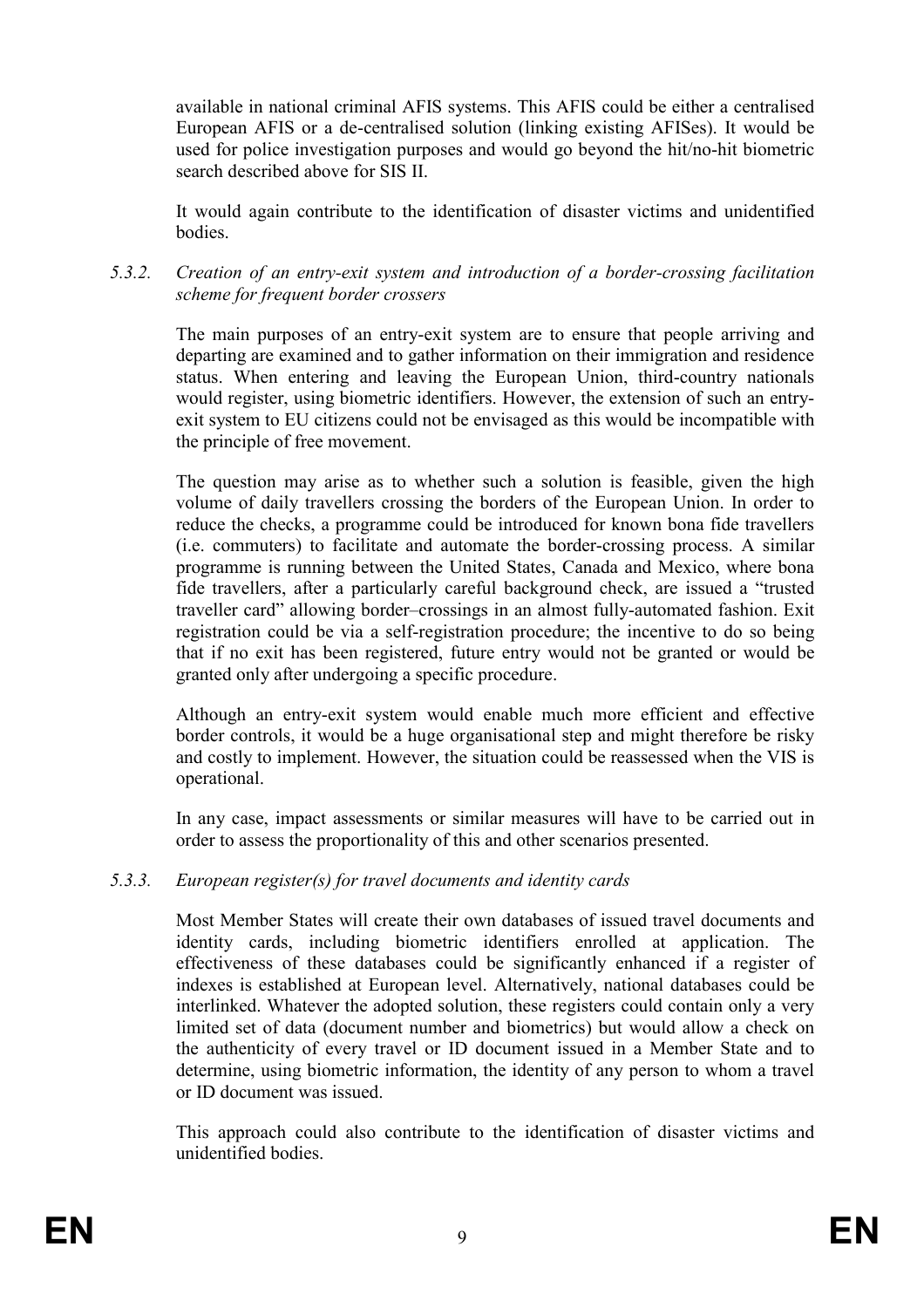## 5.4. Architectural and organisational changes

Without going into a detailed analysis of technical and organisational changes required to implement the above-mentioned scenarios, the development of a serviceoriented architecture of European IT systems would help maximise synergies and would contain investments at a realistic level. A service-oriented architecture is a way of sharing functions in a flexible and cost-efficient way without merging existing systems. In concrete terms, one example would be to use the highlyperforming future AFIS part of the VIS to deliver AFIS–related services (i.e. a biometric search for other applications, such as EURODAC or, possibly, a biometric passport register). Data storage and data flow could still be strictly separated.

On the organisational level, it goes without saying that bringing the daily management (i.e. not necessarily the strategic or political management) of these systems together in a single organisation would also bring about significant synergy effects. Managing applications in a single organisational environment is therefore an option that should be examined as a long-term goal. In relation to the objectives of the proposed Freedom programme<sup>8</sup>, the question of entrusting tasks related to the management of large-scale IT systems (EURODAC, SIS II, VIS) to the External Border Agency at a later stage is one of the alternatives to be explored.

### 6. COMPATIBILITY OF POSSIBLE MEASURES WITH HUMAN RIGHTS INCLUDING DATA **PROTECTION**

As regards the better identification of wanted persons whilst the storage of personal data in criminal databases is justified due to past and real or suspected behaviour of the individual (which must be substantiated), this is not the case for EURODAC or VIS. Neither the claiming of asylum nor a visa application indicates in any way that a hitherto innocent individual will commit a criminal or terrorist act.

The proportionality principle therefore requires that these databases be queried only for the purpose of preventing and investigating serious criminal or terrorist crimes or identifying the perpetrator of a suspected criminal or terrorist act once there is an overriding public security concern, i.e. if the act committed by the criminal or terrorist to be identified is so reprehensible that it justifies querying a database that registers persons with a clean criminal record. The threshold for authorities responsible for internal security to query EURODAC, SIS II immigration data or VIS must therefore always be significantly higher than the threshold for querying criminal databases. In order to ensure full respect for the rights as laid down in Articles 6, 7, 8, 48 and 49 of the Charter of Fundamental Rights of the European Union, the scope for access should thus be limited to terrorist offences as defined in Council Framework Decision 2002/475/JHA and to crimes falling within the competence of Europol.

<sup>8</sup> Proposal for a Decision of the European Parliament and the Council establishing the European Refugee Fund for the period 2008-2013 as part of the General programme "Solidarity and Management of Migration Flows"